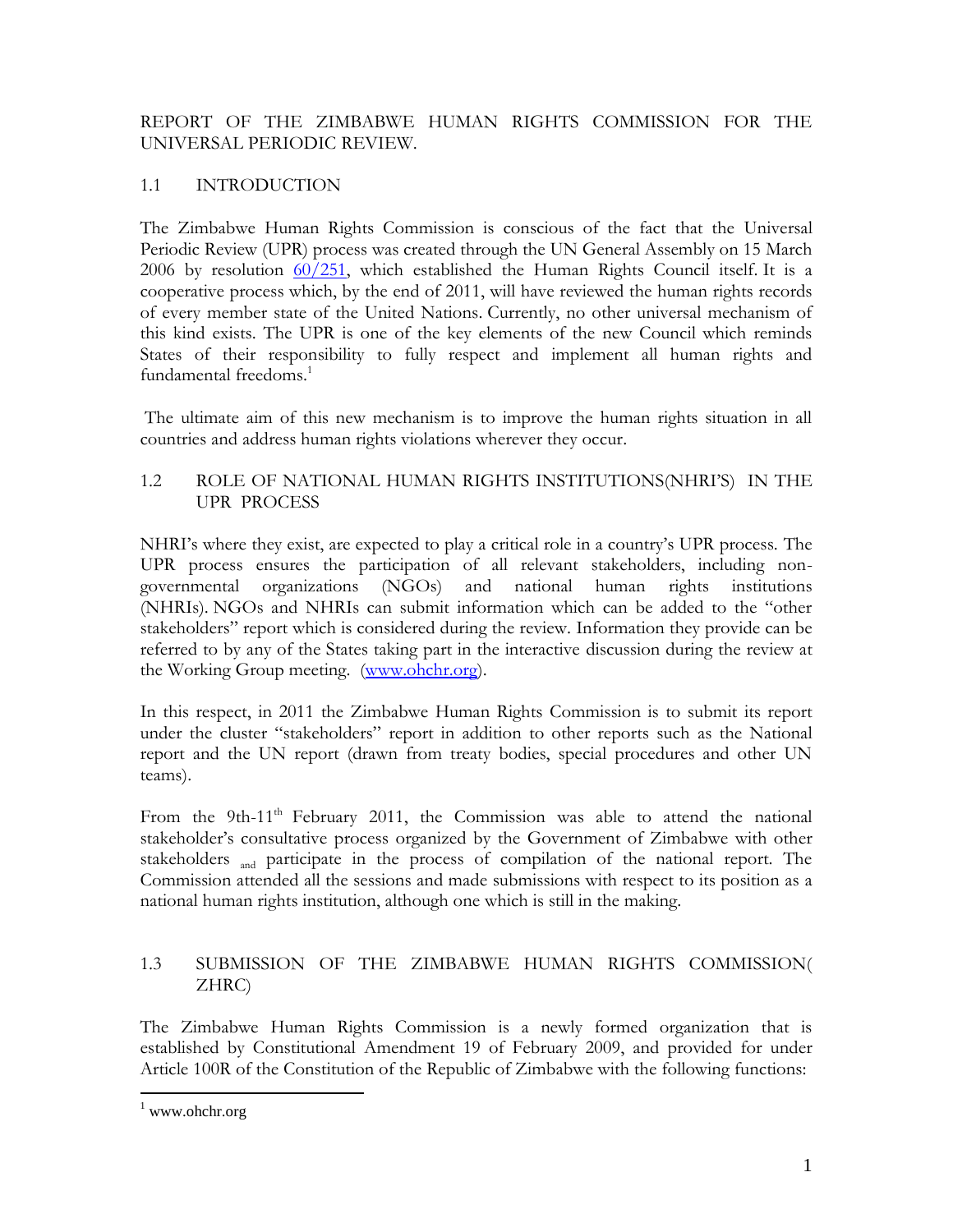- (a) To promote awareness of and respect for human rights and freedoms at all levels of society;
- (b) To promote the development of human rights and freedoms;
- (c) To monitor and assess the observance of human rights in Zimbabwe;
- (d) To recommend to Parliament effective measures to promote human rights and freedoms;
- (e) To investigate the conduct of any authority or person, where it is alleged that any of the rights in the Declaration of Rights has been violated by that authority or person; and
- (f) To assist the Minister responsible for the Act of Parliament referred to in subsection(8) to prepare any report required to be submitted to any regional or international body constituted or appointed for the purpose of receiving such reports under any human rights convention, treaty or agreement to which Zimbabwe is a party.

Despite the existence of the above Constitutional provisions establishing a Commission, an enabling Act of Parliament, to operationalise the mandate of the institution is yet to be debated and passed by the Parliament. The Ministry of Justice and Legal Affairs (being the Line Ministry responsible) has twice shared a draft bill with the Commission wherein it submitted its proposals and recommendations, guided by the Paris Principles that provide for the international normative and legal framework for such institutions. Government through the Executive/Ministry is yet to make its final response to the recommendations and inputs from the Commission and other stakeholders.

Section100R of the Constitution does not reflect an essential element of the Paris Principles, in that it fails to provide that the Commission will be an **Independent** Constitutional body in respect of whatever it does under the Constitution and the law. At present it is expected that this defect will in part, be remedied by a provision for a legal, though not Constitutional guarantee of such independence to be provided in the draft Bill and finally in the Zimbabwe Human Rights Commission Act

On a positive note, seven of the eight members of the Commission, including three of the four constitutionally required women members, have been appointed, and were sworn-in, on 31<sup>st</sup> March 2010. They have now been provided with terms and conditions of service; a building has been secured by the Government to house the Commission, although rehabilitation and refurbishment is required to make it functional.

A US\$8 million budget proposal for 2011 has been submitted through the offices of the Ministry of Justice and Legal Affairs, to provide for what will be the Commission's "start-up year". It must commence recruitment of senior and other staff; launch a public information campaign on the breadth of national and international human rights and establish itself as a working institution. At this time the Commission has been informed that US\$1 million would be available at some point. No disbursement of any sum has yet been made.

Since August 2010 members of the Commission have undergone trainings and capacity building and are developing the skills and knowledge of the role of national human rights institutions, and how this task is operationalised. They have also undertaken study tours of